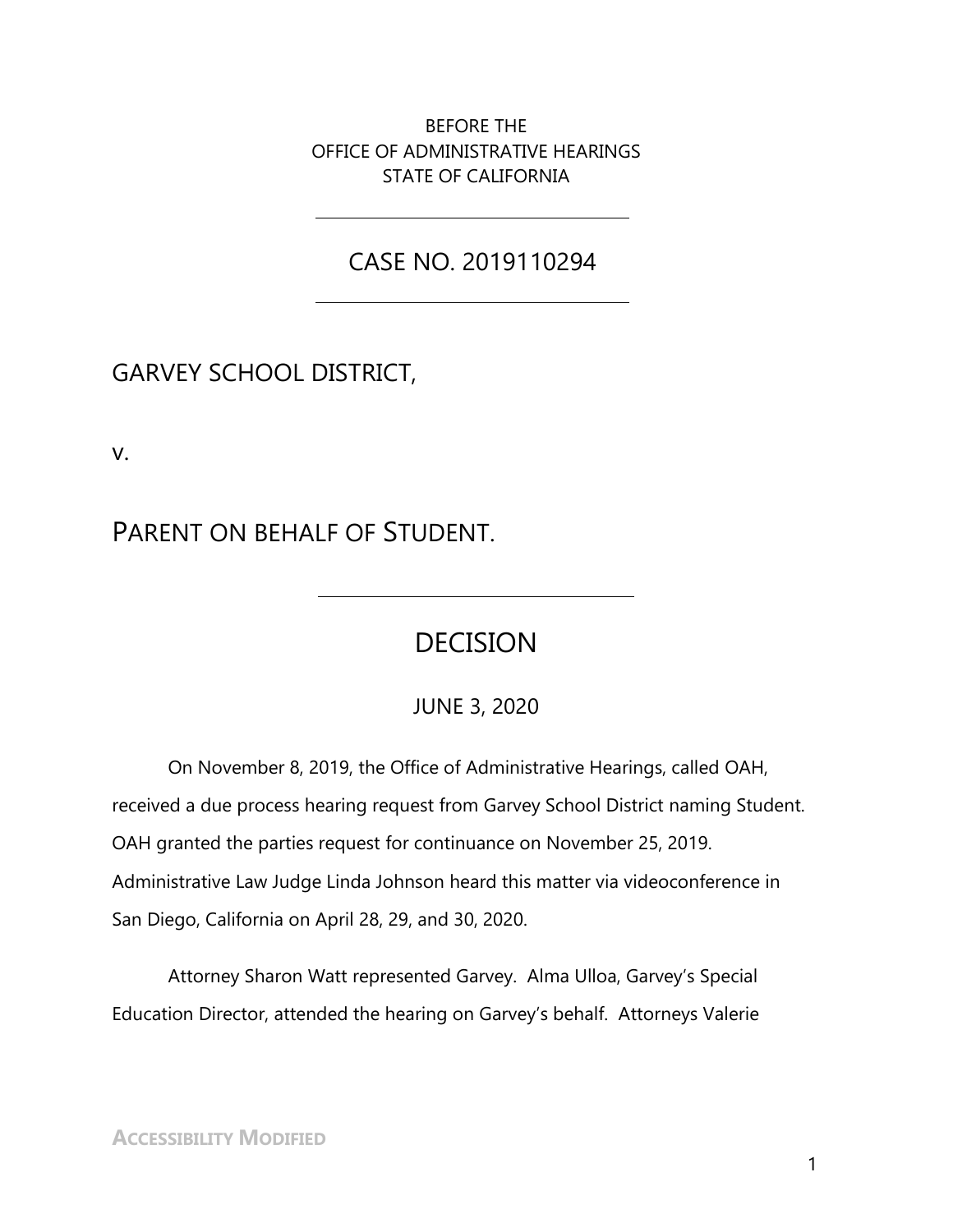Vanaman and Sophia Bliziotis represented Student. Parents attended the hearing on Student's behalf.

OAH continued the matter to May 15, 2020, at the parties' request, for closing briefs. The record was closed, and the matter was submitted on May 15, 2020.

#### **ISSUES**

- 1. Was Garvey's fall 2019 psychoeducational assessment appropriate?
- 2. Was Garvey's fall 2019 speech and language assessment appropriate?

#### **JURISDICTION**

This hearing was held under the Individuals with Disabilities Education Act, its regulations, and California statutes and regulations. (20 U.S.C. § 1400 et. seq.; 34 C.F.R. § 300.1 (2006) et seq.; Ed. Code, § 56000 et seq.; Cal. Code Regs., tit. 5, § 3000 et seq.) The main purposes of the Individuals with Disabilities Education Act, referred to as the IDEA, are to ensure:

- all children with disabilities have available to them a free appropriate public education that emphasizes special education and related services designed to meet their unique needs and prepare them for further education, employment and independent living, and
- the rights of children with disabilities and their parents are protected. (20 U.S.C. § 1400(d)(1); See Ed. Code, § 56000, subd. (a).)

The IDEA affords parents and local educational agencies the procedural protection of an impartial due process hearing with respect to any matter relating to the identification, assessment, or educational placement of the child, or the provision of a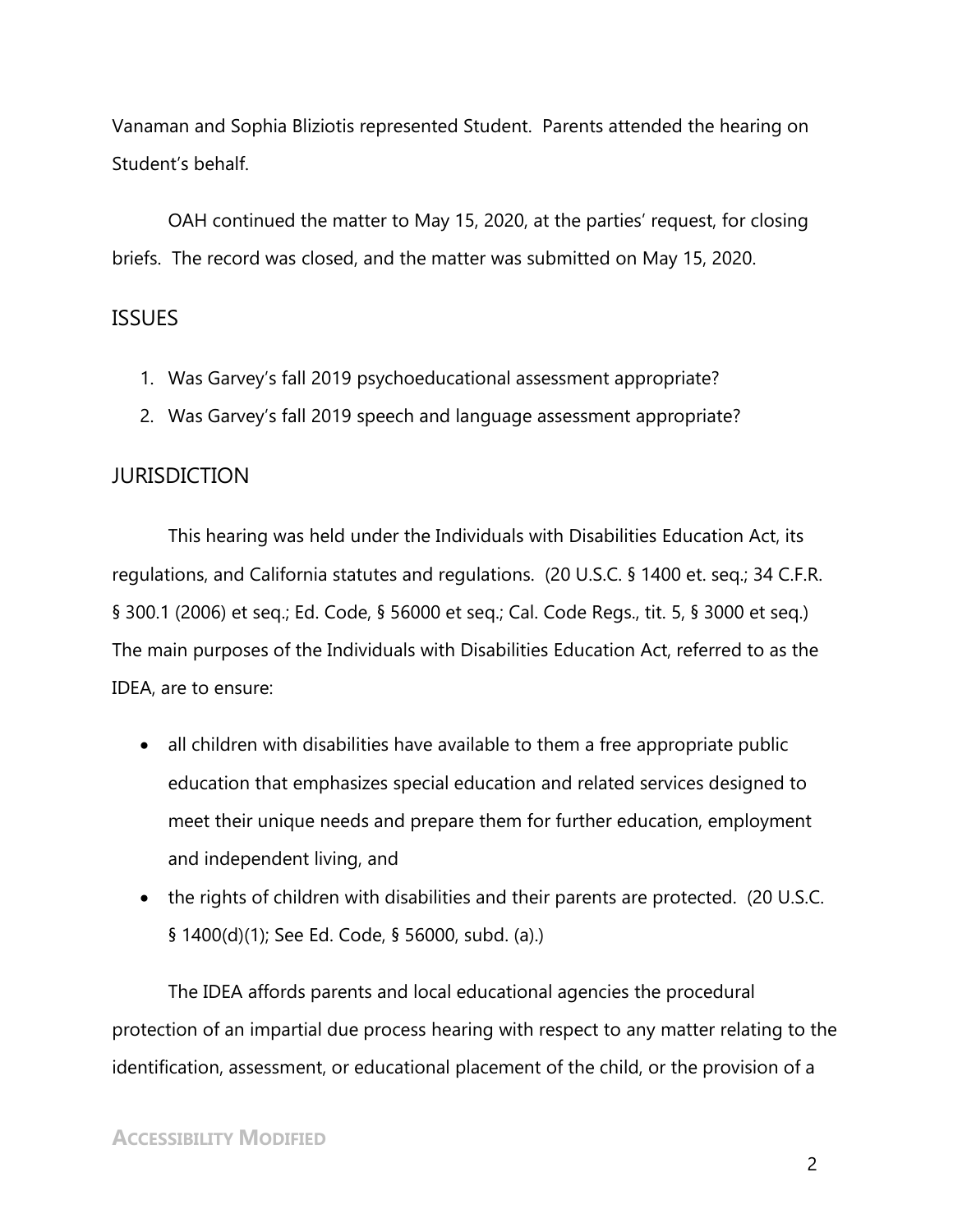free appropriate public education, referred to as FAPE, to the child. (20 U.S.C. § 1415(b)(6) & (f); 34 C.F.R. § 300.511; Ed. Code, §§ 56501, 56502, and 56505; Cal. Code Regs., tit. 5, § 3082.) The party requesting the hearing is limited to the issues alleged in the complaint, unless the other party consents, and has the burden of proof by a preponderance of the evidence. (20 U.S.C. § 1415(f)(3)(B); Ed. Code, § 56502, subd. (i); Schaffer v. Weast (2005) 546 U.S. 49, 57-58, 62 [126 S.Ct. 528, 163 L.Ed.2d 387]; and see 20 U.S.C. § 1415(i)(2)(C)(iii).) Here, Garvey requested the due process hearing and has the burden of proof. The factual statements in this Decision constitute the written findings of fact required by the IDEA and state law. (20 U.S.C. § 1415(h)(4); Ed. Code, § 56505, subd. (e)(5).)

Student was eight years old and in second grade at the time of hearing. Student resided within the Garvey's geographic boundaries at all relevant times. Student was eligible for special education under the primary category of autism and secondary category of speech and language impairment.

Garvey conducted Student's triennial reevaluation in the fall of 2019. Parents disagreed with the triennial reevaluation and requested independent educational evaluations in the areas of psychoeducation, speech and language, and occupational therapy. Garvey filed a due process complaint alleging all three district assessments were appropriate. Prior to the prehearing conference in this matter Student withdrew the request for an independent educational evaluation in the area of occupational therapy. During the prehearing conference the Garvey withdrew its issue regarding the occupational therapy assessment.

#### **ACCESSIBILITY MODIFIED**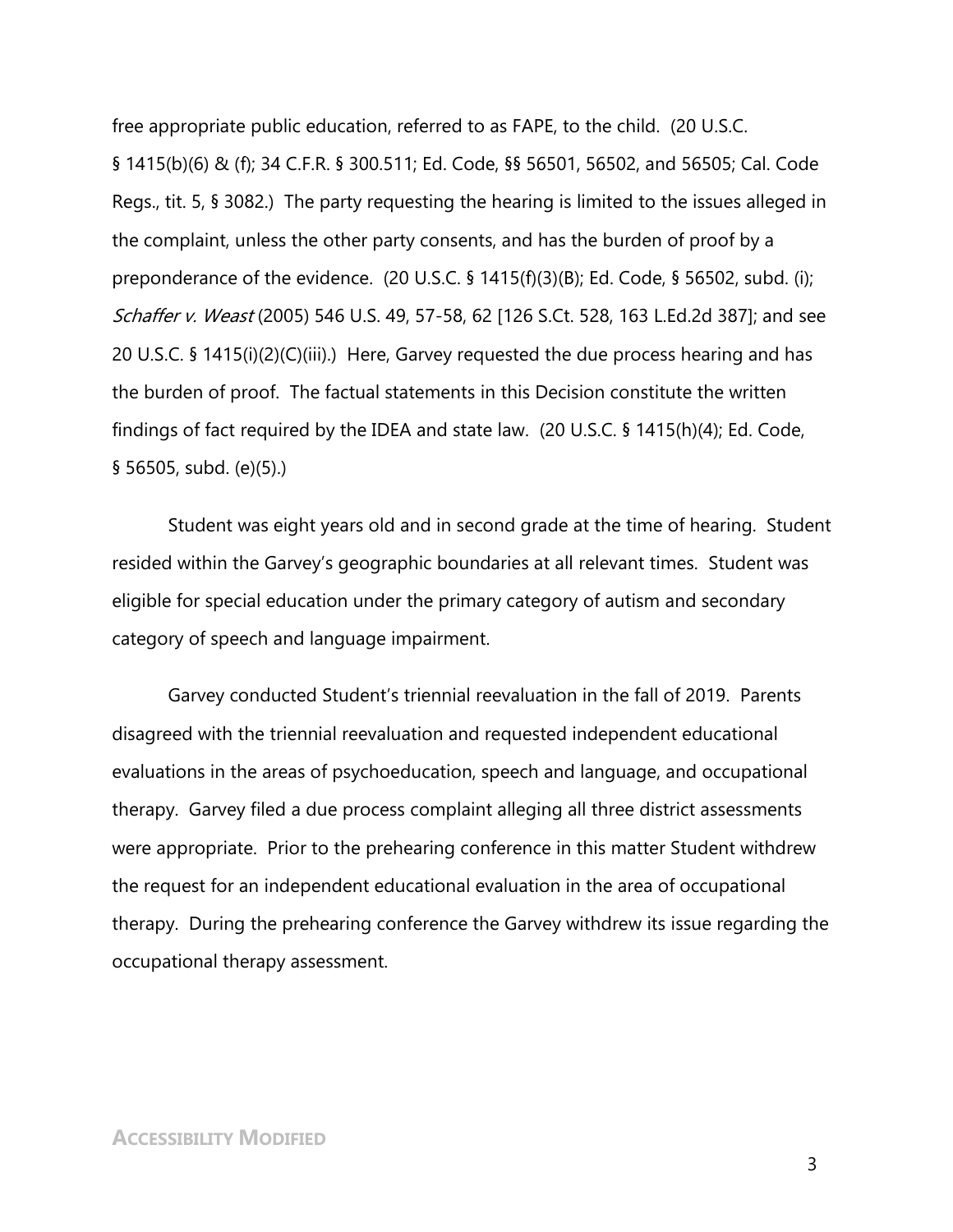# ISSUE 1: WAS GARVEY'S FALL 2019 PSYCHOEDUCATION ASSESSMENT APPROPRIATE?

Garvey contends it conducted a legally sufficient psychoeducational assessment and Student is not entitled to an independent educational evaluation at public expense. Garvey further alleges the instruments it used were valid and well recognized.

Student contends the assessment did not meet federal and state requirements and was not valid and reliable. Student further contends Garvey disregarded Student's educational history, failed to use more than one instrument to change his eligibility, failed to ensure the individual administering one assessment was qualified to do so, and disregarded both Student's and Parents' rights.

A local education agency assessment is appropriate if provides notice to parents, uses a variety of assessment tools and strategies, does not use any single measure or assessment as the sole criterion for determining an appropriate program for the student, and uses technically sound instruments. (20 U.S.C. § 1414(b)(2).) Additionally, the assessment must be administered by trained and knowledgeable personnel. (20 U.S.C. § 1414(b)(3)(A)(iv).)

To assess or reassess a student, a school district must provide proper notice to the student and his or her parents. (20 U.S.C. § 1414(b)(1); Ed. Code, §56381, subd. (a).) The notice consists of the proposed assessment plan and a copy of parental and procedural rights under the IDEA and state law. (20 U.S.C. § 1414(b)(l); Ed. Code, § 56321, subd. (a).) The assessment plan must be understandable to the parent, explain the assessments that the district proposes to conduct, and provide that the district will not implement an individualized education program, referred to as an IEP, without the

#### **ACCESSIBILITY MODIFIED**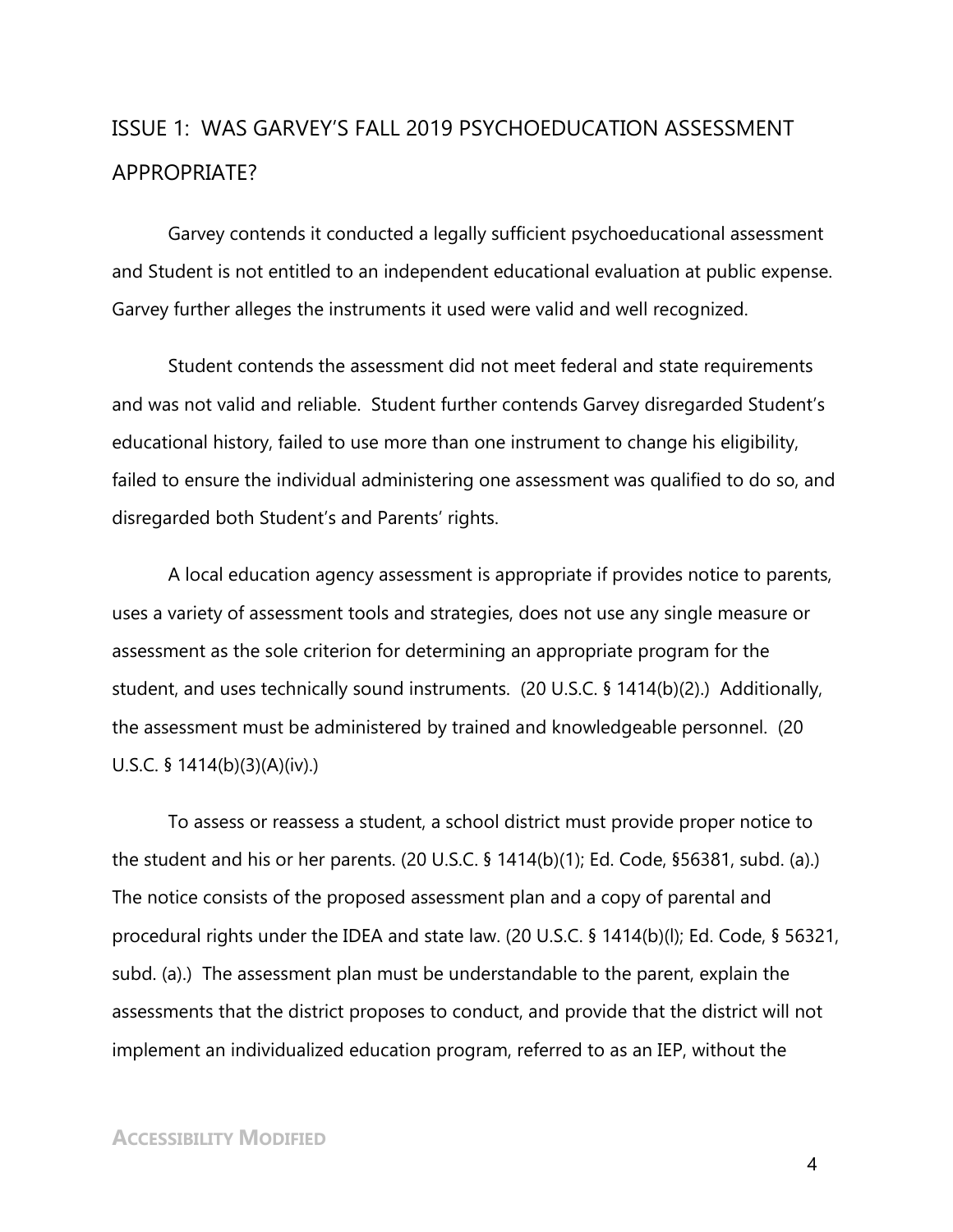consent of the parent. (Ed. Code, § 56321, subd. (b)(l)-(4).) The assessment must be completed, and an IEP team meeting held to discuss the results of the assessment, within 60 days of the date the district receives the signed assessment plan. (20 U.S.C. § 1414(a)(1)(C); Ed. Code, § 56302.1, subd. (a).)

Garvey sent an assessment plan to Parents on August 22, 2019. Garvey proposed to assess Student in the areas of academics, health, intellectual development, language and speech, motor development, social emotional behavior, and adaptive behavior. The assessment plan was easily understood, written in Parents' native language, explained the assessments Garvey sought to conduct, and explained that the resulting IEP would not be implemented without parental consent. Garvey's assessment plan met all legal requirements.

Parents signed the assessment plan on September 5, 2019, and returned it to Garvey the same day. Garvey conducted the assessments during September 2019. Garvey held an IEP team meeting on October 3, 2019, to discuss the results of all the assessments. Garvey held the IEP team meeting within the 60-day timeline.

A student may be entitled to an independent educational evaluation if parents disagree with a public agency assessment and request an independent educational evaluation at public expense. (34 C.F.R. 300.502(b)(1).) If a parent disagrees with a public agency assessment and requests an independent educational evaluation, the public agency must, without unnecessary delay, either fund the evaluation or file a due process complaint to show the assessment is appropriate. (34 C.F.R. 300.502(b)(2).)

Parents disagreed with the results of the psychoeducational assessment and requested an independent educational evaluation on November 6, 2019. Garvey declined to fund an independent educational evaluation and filed a due process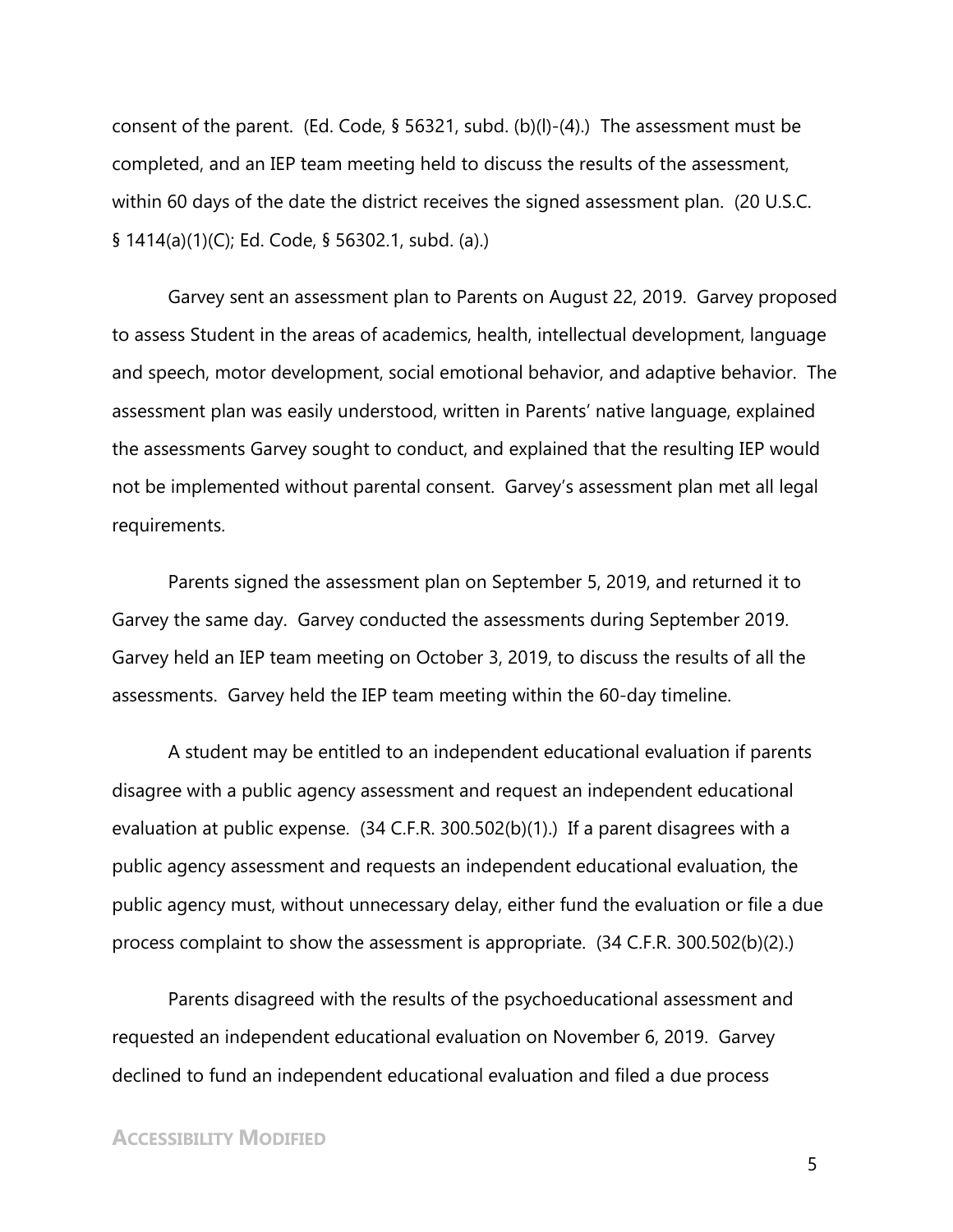complaint on November 8, 2019. Garvey filed its due process complaint within two days of Parents' notification that they disagreed with the assessment. Garvey responded without unnecessary delay.

## ASSESSOR QUALIFICATIONS

Assessments must be conducted by individuals who are knowledgeable of the student's disability. (Ed. Code, § 56320, subd. (g).) The assessments must also be conducted by persons competent to perform the assessment. (Ed Code, § 56322.) The competency of an assessor is determined by the local educational agency. (Ibid.) A psychological assessment must be performed by a credentialed school psychologist. (Ed. Code, § 56324, subd. (a).)

Mayling Paredes conducted the intellectual development, social emotional behavior, and adaptive behavior portions of the psychoeducational evaluation. Paredes had a master's degree in educational psychology, a school psychology credential, and worked for Garvey since fall 2018. When conducting Student's assessment Paredes had completed between 20 to 30 psychoeducational assessments for Garvey. Paredes was competent to perform the assessment.

Patricia Estrada conducted the academic portion of the assessment using the Woodcock Johnson IV Test of Achievement, referred to as the Woodcock Johnson. Estrada was an intern special education teacher with a short-term staff permit that allowed her to teach students with mild to moderate disabilities during the 2019-2020 school year. Estrada was taking an online credentialing program concurrently while teaching during the 2019-2020 school year. Estrada assessed Student on September 16, 2019. No one from Garvey observed or assisted Estrada with the assessment. Estrada did not provide any credible testimony that she had previously

## **ACCESSIBILITY MODIFIED**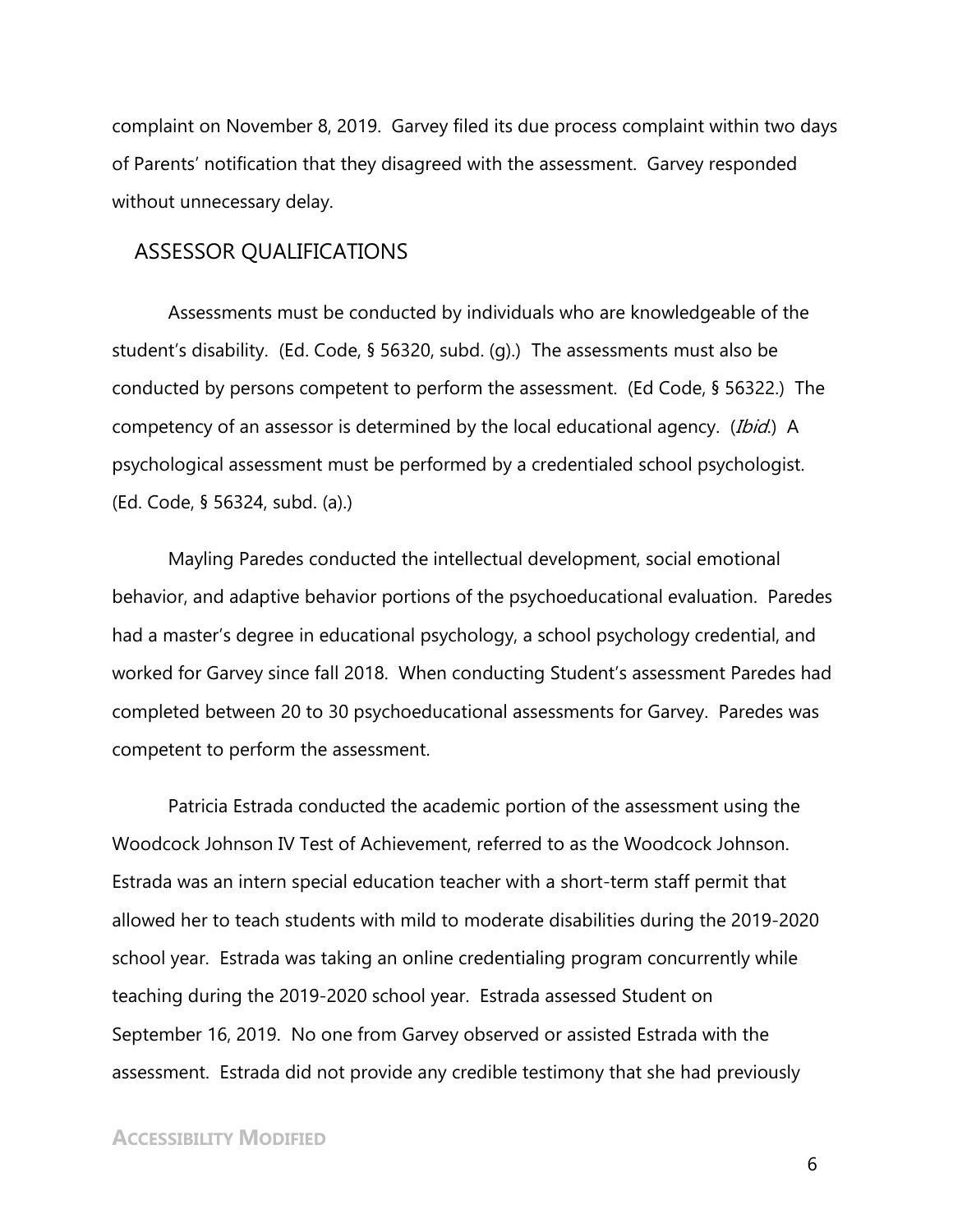administered the Woodcock Johnson or was trained to administer the assessment at the time she assessed Student. Although Estrada took an eight week course on administering assessments during fall 2019, during which she administered the Woodcock Johnson once, she did not provide any credible testimony that prior to assessing Student she completed the class, or even administered the Woodcock Johnson during the class.

Alma Ulloa explained the short-term staff permit and that Estrada was allowed to teach special education with the permit. Ulloa was knowledgeable about the type of permit Estrada held and what Garvey allowed her to teach with the permit. Ulloa's testimony was credible, however, she did not explain if Estrada was allowed to conduct Woodcock Johnson assessments with the short-term permit. The short-term permit authorized the holder to conduct educational assessments related to a student's access to the academic core curriculum and progress toward meeting instructional academic goals. Estrada was authorized under the permit to conduct such assessments and provide academic instruction to students with primary disability categories of specific learning disabilities, mild to moderate intellectual disabilities, other health impairments, and emotional disturbance. Estrada was also not authorized under the permit to conduct assessments, provide instruction, or provide special education related services to student's whose primary disability category was autism. At the time Estrada assessed Student using the Woodcock Johnson Student's primary disability category was autism. Even if Estrada's short-term permit authorized her to administer the Woodcock Johnson without having administered it previously, she was not authorized to administer it to Student as his primary disability category was autism. Garvey did not prove that Estrada was competent to perform the Woodcock Johnson assessment.

#### **ACCESSIBILITY MODIFIED**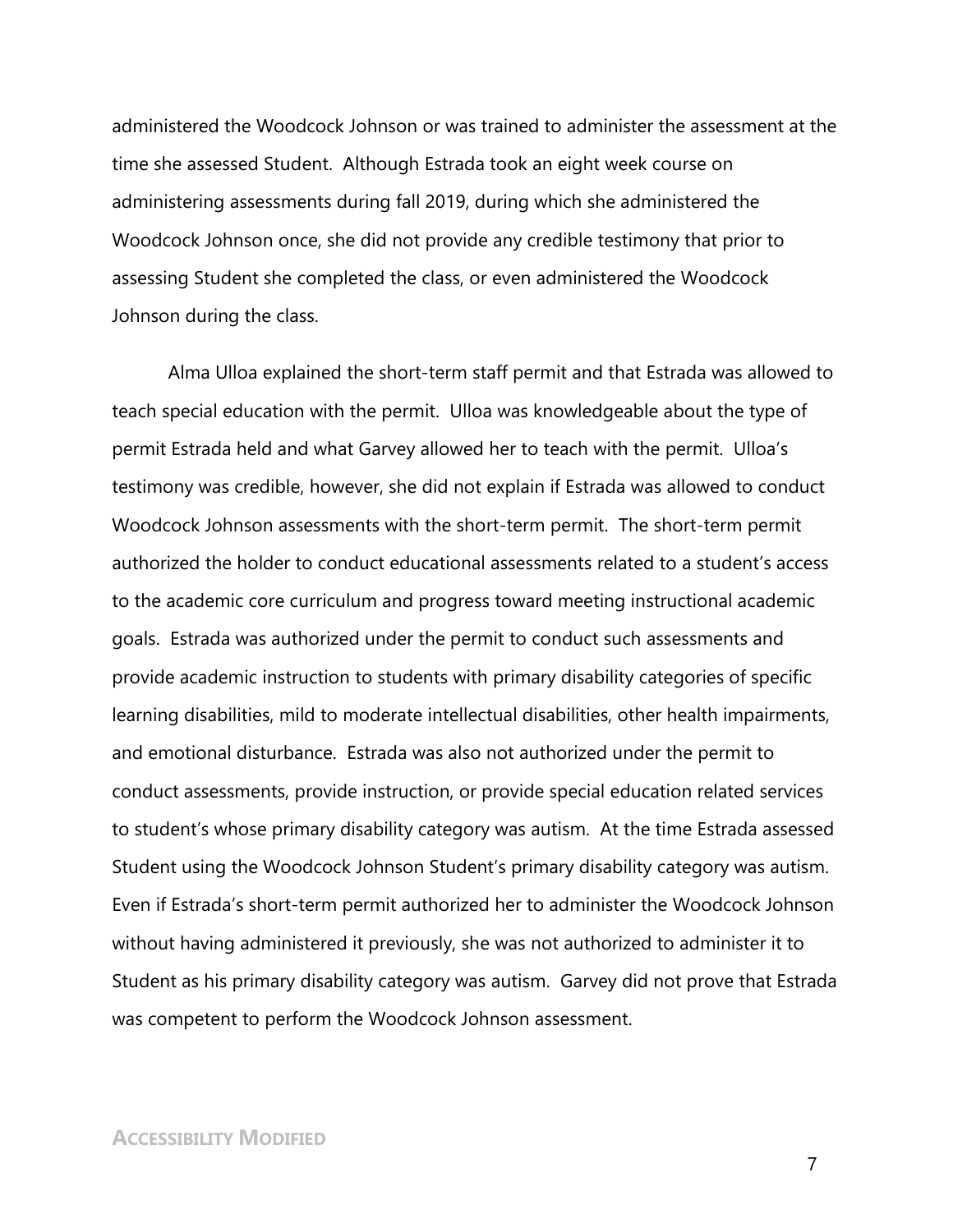Student's academic achievement was an integral portion of the assessment and was incorporated into the psychoeducational assessment. This portion of the assessment was critical to a comprehensive psychoeducational assessment. Without a competent assessor, the results are questionable. As a result, Garvey failed to meet its burden to establish Estrada was competent to perform the academic assessment portion of the psychoeducational assessment. Because the academic achievement portion of the assessment was invalid, and it was a critical part of the psychoeducational assessment, the error renders the entire assessment invalid.

#### ASSESSMENT TOOLS

A local educational agency must assess a special education student in all areas of suspected disability, including, if appropriate, health, vision, hearing, social and emotional status, general intelligence, academic performance, communicative status, and motor abilities. (20 U.S.C. § 1414(b)(3)(B); 34 C.F.R. § 300.304(c)(4); Ed. Code, § 56320, subd. (f).) In assessing a child with a disability, the assessment must be sufficiently comprehensive to identify all of the child's special education and related services needs, whether or not commonly linked to the disability category in which the child has been classified. (34 C.F.R. § 300.304(c)(6).)

School districts are required to use a variety of assessment tools and strategies to gather relevant functional, developmental, and academic information, including information provided by the parent, that would assist in determining the educational needs of a child. (20 U.S.C. § 1414(b)(2)(A); 34 C.F.R. § 300.304(b)(1).) Assessments must use technically sound instruments that may assess the relative contribution of cognitive and behavioral factors, along with physical or developmental factors. (20 U.S.C. § 1414(b)(2)(C); 34 C.F.R. § 300.304(b)(3).) Assessments and other evaluation materials

#### **ACCESSIBILITY MODIFIED**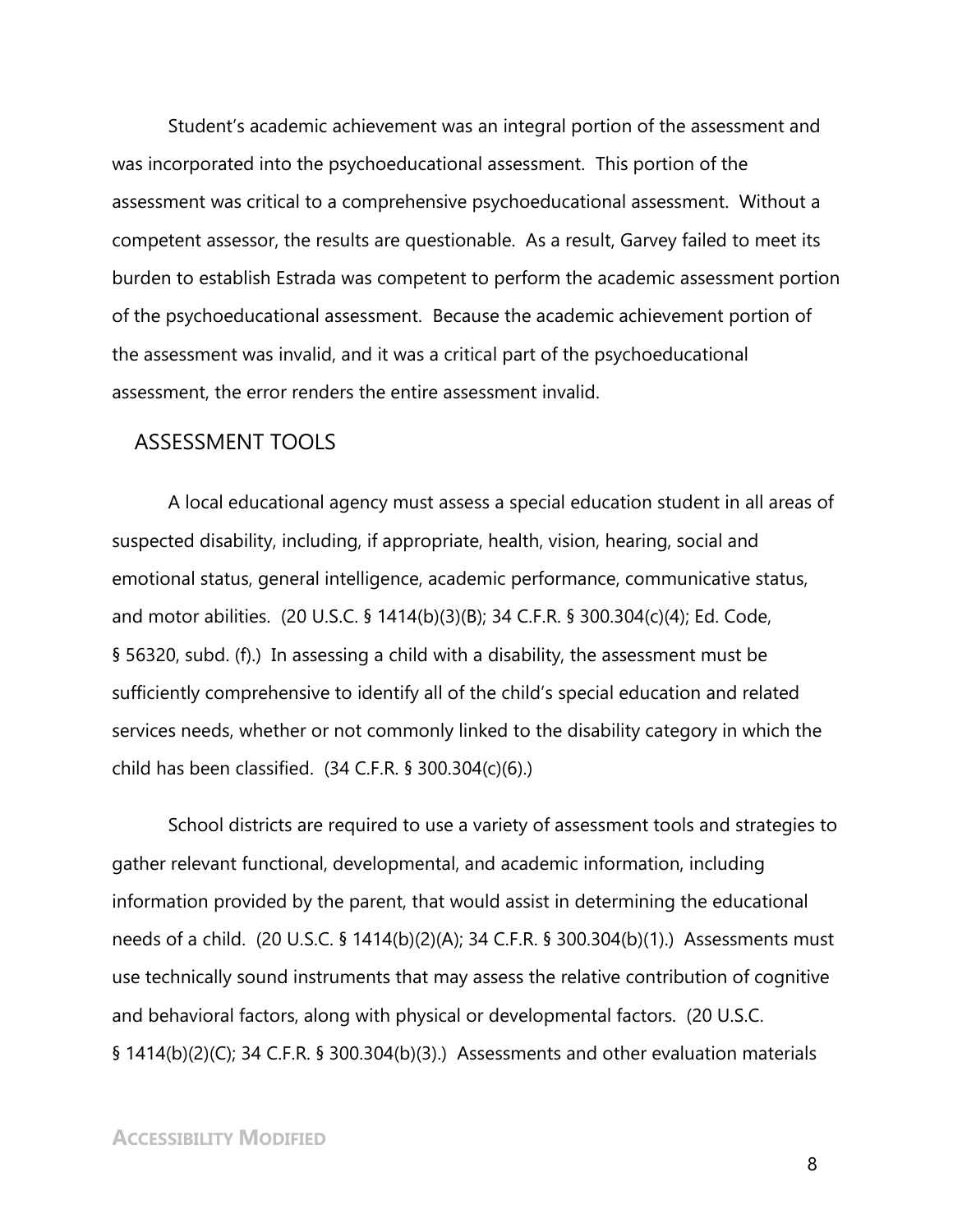must include those that are tailored to assess specific areas of educational need. (34 C.F.R. § 300.304(c)(2).)

Tests and assessment materials must be used for the purposes for which they are valid and reliable, and must be administered by trained personnel in conformance with the instructions provided by the producer of such tests. (20 U.S.C. § 1414(b)(3)(A)(iii)-(v); Ed. Code, § 56320, subd. (b)(2), (3).) Tests must be selected and administered to produce results that accurately reflect the student's aptitude, achievement level, or any other factors the test purports to measure. (Ed. Code, § 56320, subd. (d).)

Tests and assessment materials must be selected and administered so as not to be racially, culturally, or sexually discriminatory. (20 U.S.C. § 1414(a)(3)(A)(i); Ed. Code, § 56320, subd. (a).) The materials must also be provided and administered in the student's primary language or other mode of communication unless this is clearly not feasible. (20 U.S.C. § 1414(a)(3)(A)(ii); Ed. Code, § 56320, subd. (a).) In addition, an assessor must produce a written report of each assessment that includes:

- whether the student may need special education and related services;
- the basis for making that determination;
- the relevant behavior noted during the observation of the student in an appropriate setting;
- the relationship of that behavior to the student's academic and social functioning; and
- the educationally relevant health and development, and medical findings, if any.

(Ed. Code, § 56327, subds. (a)-(e).)

## **ACCESSIBILITY MODIFIED**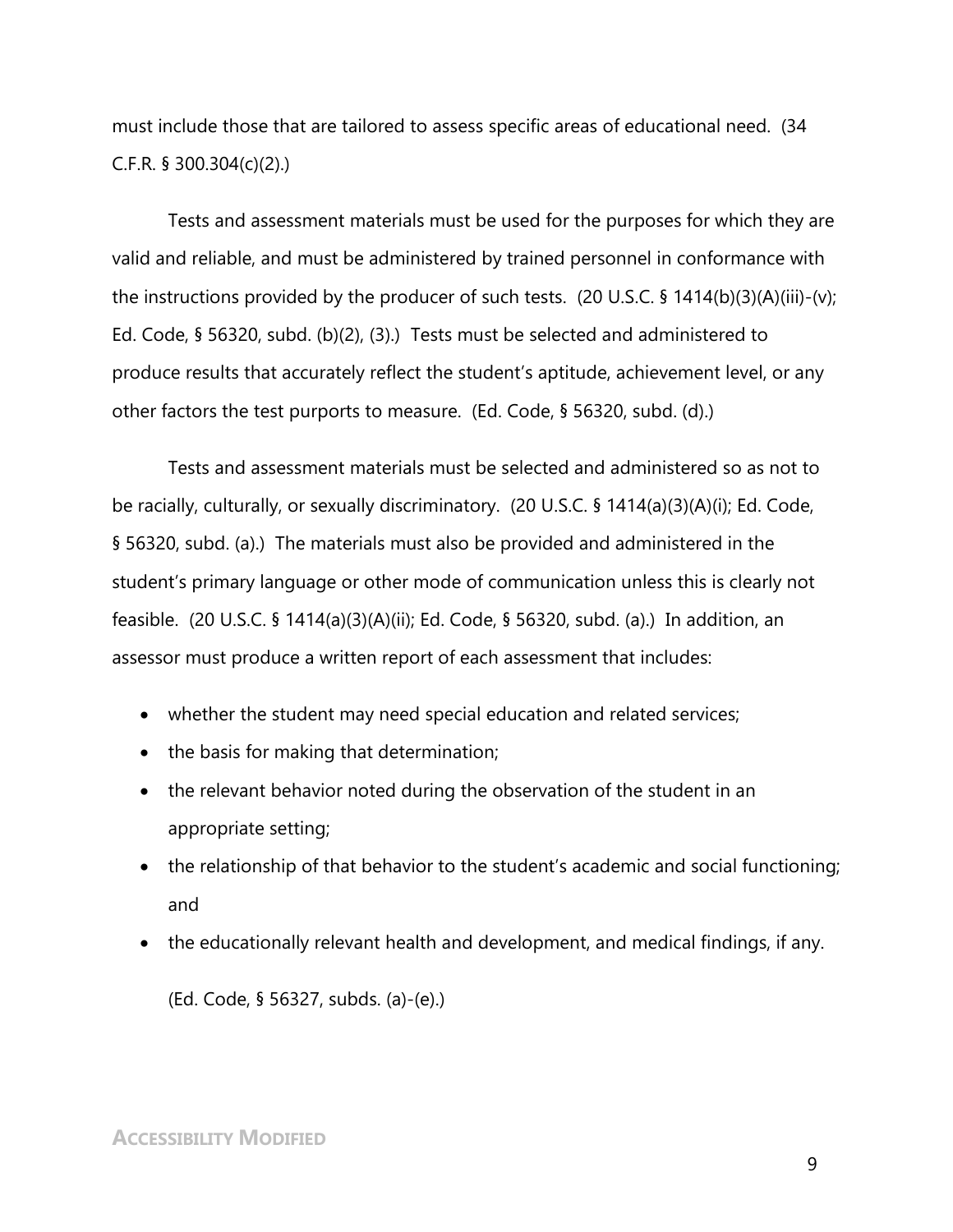The benefits of an appropriate public education through special education is not limited to academics, but also in aiding a child's social and emotional growth to support them academically, behaviorally, and socially. (County of San Diego v. California Special Education Hearing Office, et al. (9th Cir. 1996) 93 F.3d 1458, 1467.)

Paredes reviewed Student's records, observed him on the playground and in class, administered several assessments, and interviewed Parents and Estrada. Paredes produced a written psychoeducational report and incorporated Estrada's assessment results into the report. Paredes's report is contradictory. Paredes listed the testing dates as September 16, 2019, and September 30, 2019, however, in the body of the report she stated she tested Student over four days. Paredes could not remember on what additional days she tested Student or what assessments she conducted on the additional days. Paredes noted in the report that she discontinued two subtests but did not identify the two subtests. Her report was therefore incomplete and possibly inaccurate.

Student retained Hilya Tehrani, Doctor of Psychology, to review the validity and reliability of Garvey's psychoeducational assessment. Dr. Tehrani had over 18 years of experience working with individuals with autism and for nine years had been conducting psychoeducational evaluations for students. Dr. Tehrani was straightforward in answering questions. She never met Student and was not hired to assess Student.

Although Dr. Tehrani did not have experience administering all of the assessments Paredes gave, she explained validity and reliability of the assessment tools, and what one looks for in an assessment. For an assessment to be reliable it needs to be consistent, meaning the results would be the same if given by someone else in a different environment. Dr. Tehrani questioned the reliability of Garvey's

#### **ACCESSIBILITY MODIFIED**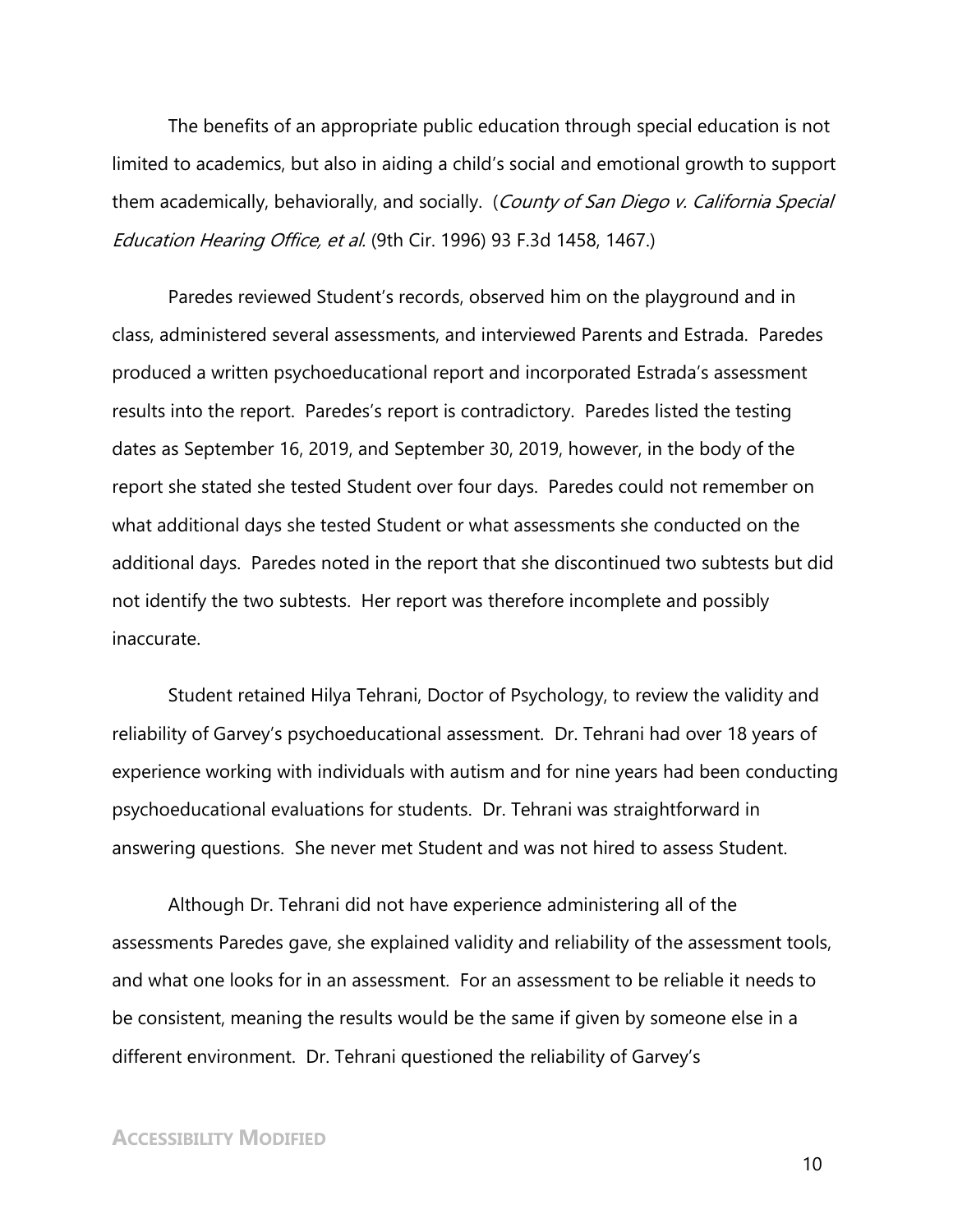psychoeducational assessment by systematically reviewing Paredes' report and the information excluded from previous reports. Dr. Tehrani was persuasive and her testimony was given significant weight.

Paredes observed Student on September 10, 2019, for 10 minutes at recess and 30 minutes in the classroom. Student broke his left arm on September 10, 2019, and it was casted on September 11, 2019. The cast covered Student's arm from the elbow to fingers. Student perseverated on the cast and did not like having it on his arm. Paredes did not observe Student when he broke his arm.

On September 16, 2019, Paredes interviewed Student for about ten minutes, administered the Beery-Buktenica Developmental Test of Visual-Motor Integration, Sixth Edition, referred to as Beery, and began the Kaufman Assessment Battery for Children, Second Edition Normative Update, referred to as Kaufman.

The Beery assesses students visual motor skills by having students copy geometrical images. The protocol for the Beery has a spot for comments and recommendations. The only comment Paredes noted was "average". Paredes did not make any notes about Student's left arm being in a cast or that he only had the cast on for a few days prior to the assessment. Paredes did not notate that Student would have had to stabilize the paper with his left arm, and whether or not that impacted his ability to copy geometric objects. Student's left arm in a cast was a significant variable that could have impacted the results of the assessment. Without any information about how Student used his casted arm, or if it did or did not impact the assessment, the results were not reliable.

Paredes only noted in her report regarding the Kaufman protocol that she assessed Student on September 16, 2019. However, Paredes testified that she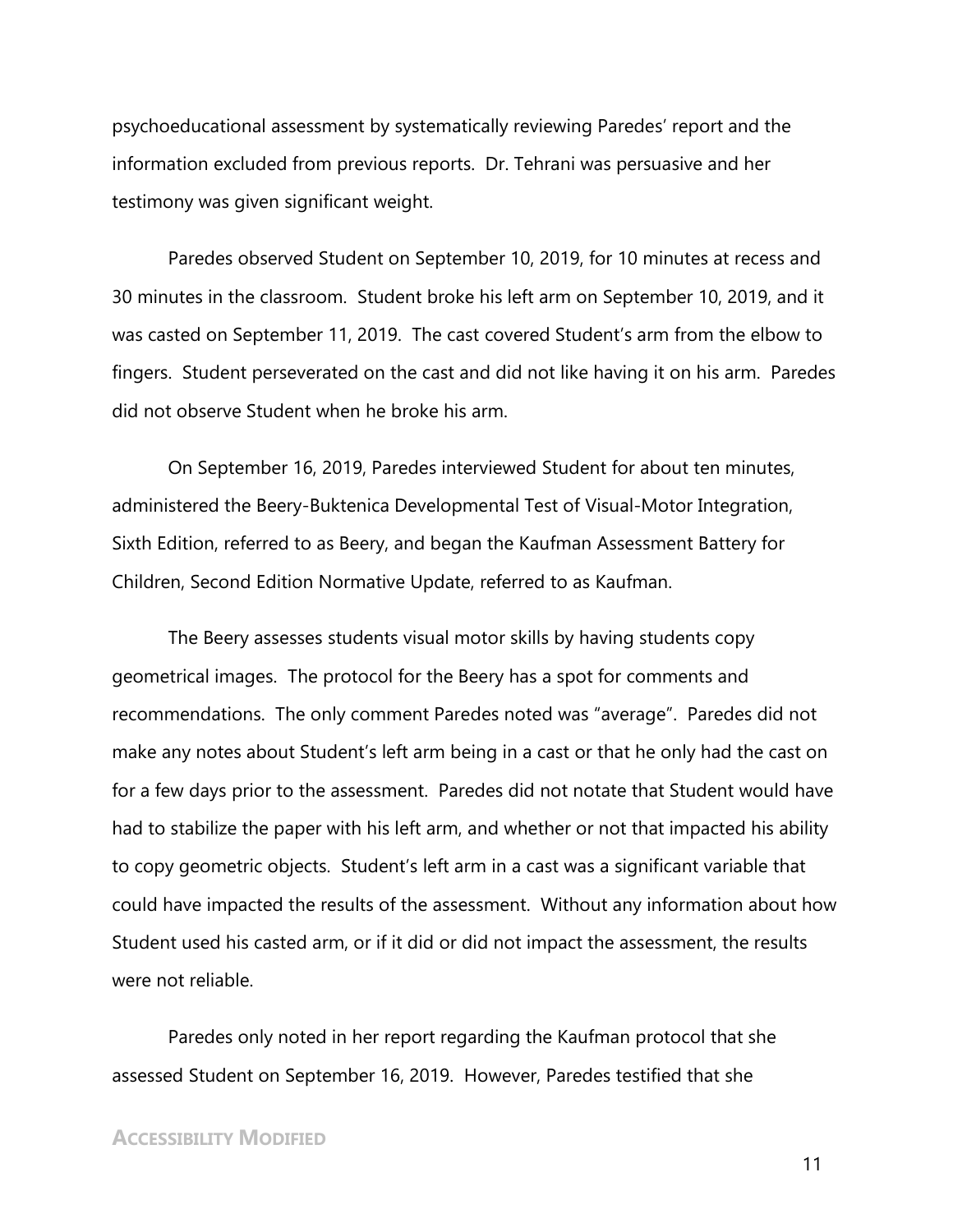administered the test instrument over multiple days. Paredes could not remember the exact number of days or on what days she may have administered additional subtests to Student. Paredes was confidant she assessed Student on no more than two additional days, but could not remember if it was one day or two days.

Dr. Tehrani was critical of this test instrument. Paredes administered eight subtests, on three of which she noted that Student did not want to continue. Paredes did not note if she discontinued the entire test after Student refused to finish a particular subtest or simply discontinued the subtest. Paredes noted behavioral concerns within the subtests but did not note whether or not she discontinued the test on a particular day. Although Paredes testimony that the assessment may be given over multiple days was persuasive, the lack of information regarding how the assessment was conducted called into question the reliability of the assessment. Dr. Tehrani opined that for the results to be reliable it would be important to know if the assessment was given over multiple days and why it was not completed in one sitting.

Paredes used rating scales from the Developmental Profile Three to provide information about Student's physical, adaptive behavior, social-emotional, cognitive, and communication development. Student had a below average score of 74 in adaptive behavior yet Paredes noted the score indicated Student did not have any difficulty with adaptive behavior. Although Paredes gave several examples of activities Student could complete successfully, she did not explain how a below average score indicates no difficulty with adaptive behavior.

Paredes gave Parents and Estrada the Autism Spectrum Rating Scales. Parents rated Student average in all areas except social communication and peer socialization in which they rated Student slightly elevated. Estrada rated Student slightly elevated in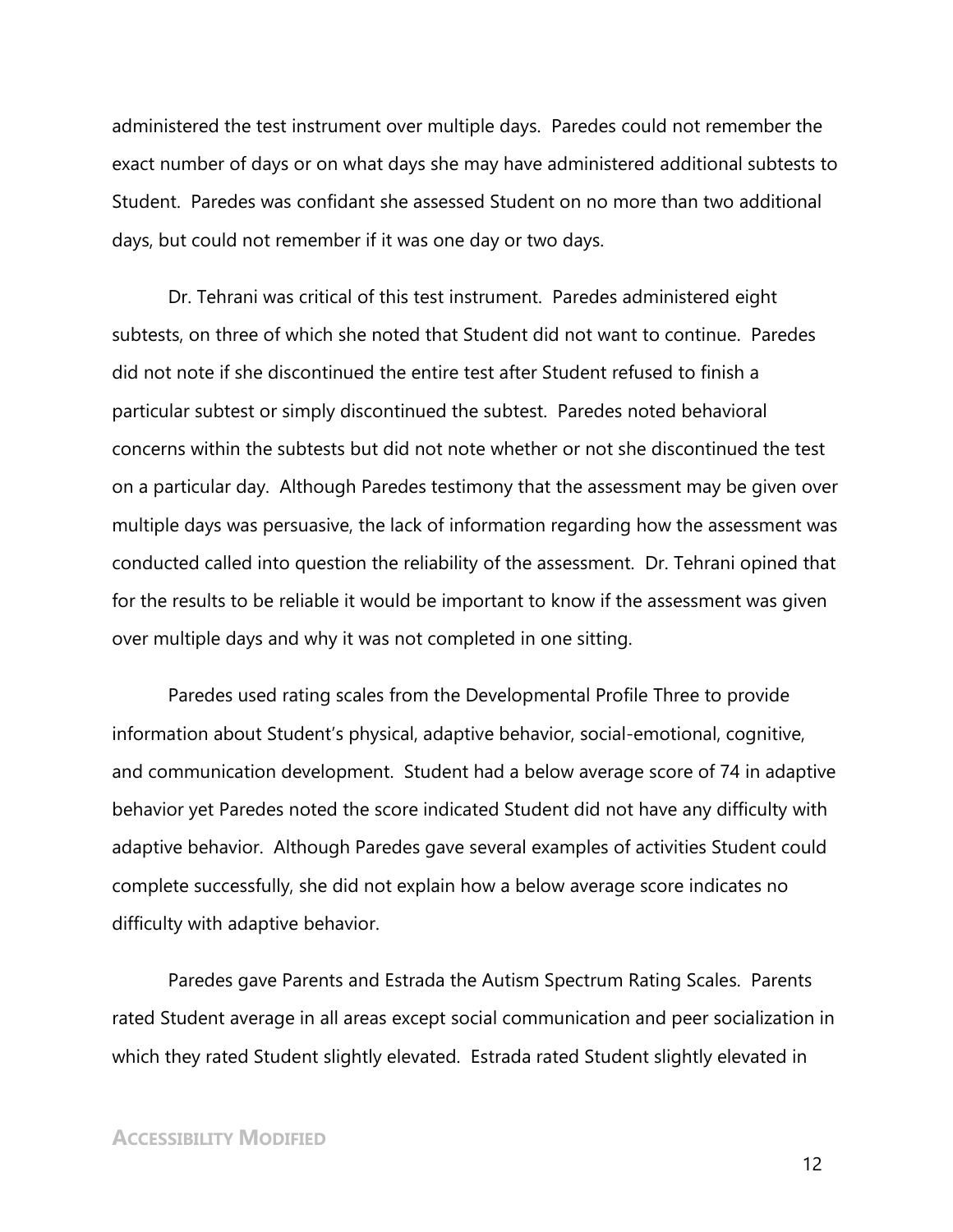self-regulation and average in all other areas. At the time of the assessment Estrada had been Student's teacher for less than two months.

Paredes dismissed Parents' concerns. She relied instead on her 15-minute observation of Student on the playground, 30-minute observation of Student in the classroom, and input from Estrada, concluding Student had an easy time developing and maintaining peer relationships. Paredes did not make any reference to Student's autism diagnosis or that he qualified under the disability category of autism. Paredes only observed Student with other special education peers, not general education peers.

Paredes concluded Student did not qualify for special education under the disability category of autism. Paredes based this information on her observations and Student's adaptive behavior scores. Paredes misrepresented Student's adaptive behavior score as below average to average when the score listed in the body of the assessment was only below average.

Dr. Tehrani opined that Paredes's report did not have enough information to conclude one way or the other if Student qualified for special education under the category of autism. Although Paredes noted some of Student's behaviors she did not report enough information to determine if the behaviors were a result of autism or attention deficit hyperactivity disorder. Paredes discounted Parents' concerns and Student's autism diagnosis and previous assessment results and instead focused on one test instrument and limited observations. Dr. Tehrani's opinion was persuasive and supported by the evidence presented.

Garvey did not prove its fall 2019 psychoeducational assessment was appropriate as it did not prove the results were reliable or complete. Estrada was not qualified to conduct the academic achievement portion of the assessment and several of Paredes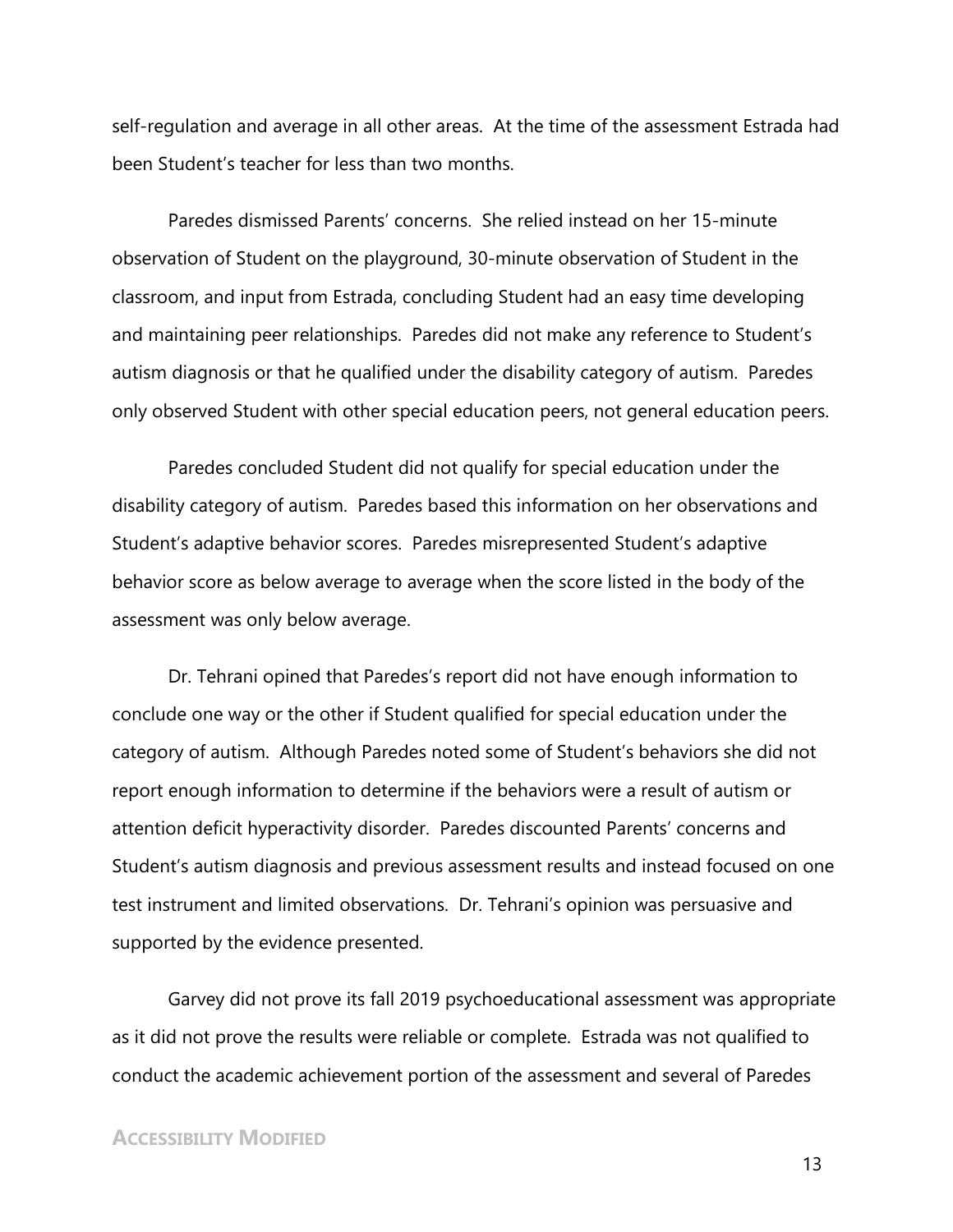assessments and conclusions were unreliable. Consequently, Student is entitled to an independent psychoeducational evaluation at public expense.

# ISSUE 2: WAS GARVEY'S FALL 2019 SPEECH AND LANGUAGE ASSESSMENT APPROPRIATE?

Garvey contends it conducted a legally sufficient speech and language assessment and Student is not entitled to an independent educational evaluation at public expense. Garvey further contends any area not discussed by the assessor in the speech and language assessment report was not an area of concern.

Student contends Garvey failed to follow best practices in conducting the assessment. Student also contends the assessor failed to include relevant information in the background section of the assessment, failed to review previous assessments, and made errors in administering and reporting assessments.

Rachel Nelson conducted the fall 2019 speech and language assessment. Nelson has a Master of Science in speech and language pathology, a speech and language pathology license from California, and had been a speech and language pathologist since August 2018. Nelson provided speech and language services to students as well as conducted assessments for special education. Nelson was competent to perform the assessment.

Nelson assessed Student in September 2019 and presented her report at an IEP team meeting for Student on October 3, 2019. Nelson reviewed Student's records and observed him in class and during speech and language therapy. Nelson also interviewed his teacher, conducted an informal language sample, and administered several standardized assessments. Nelson included a background information section

## **ACCESSIBILITY MODIFIED**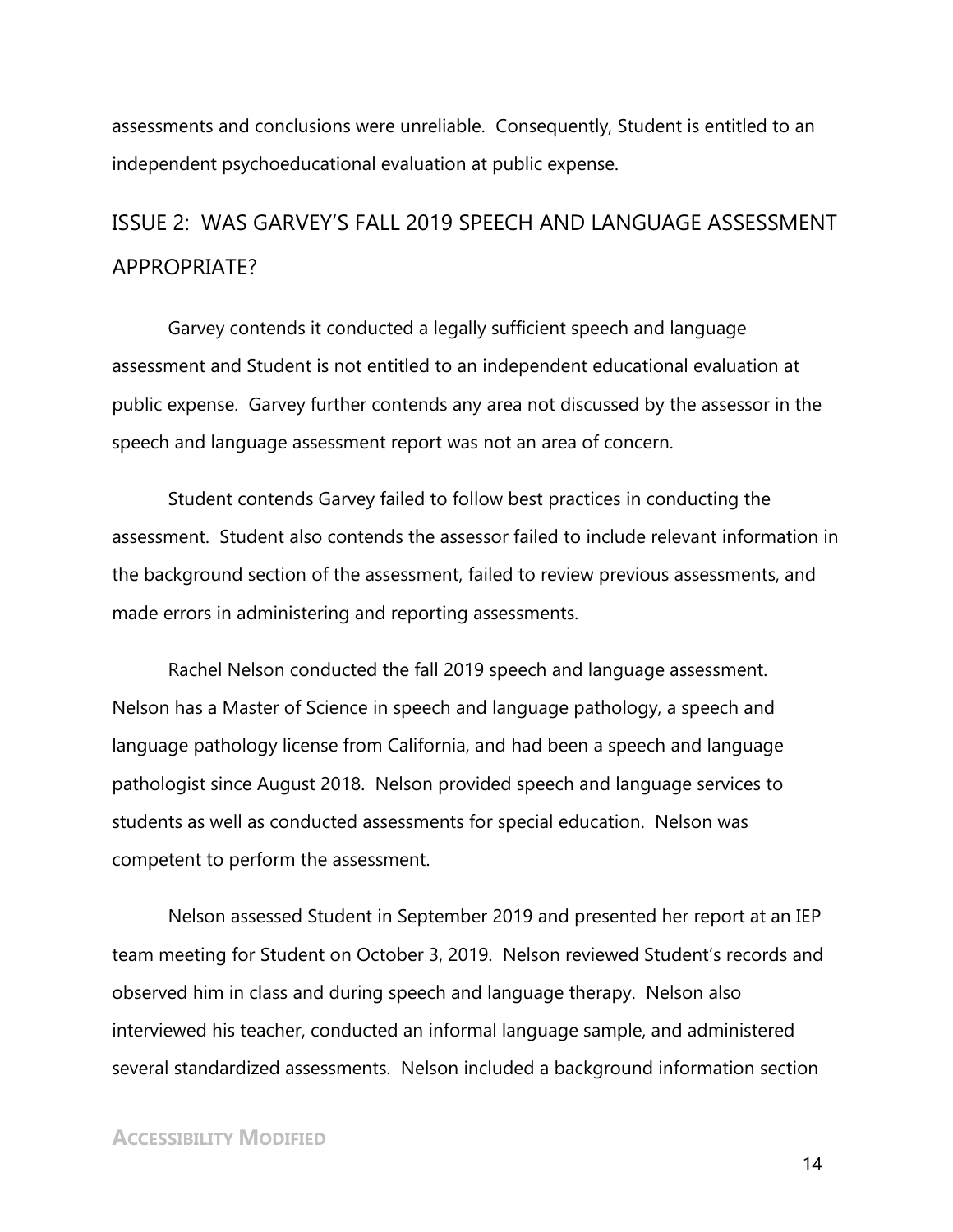and a records review section in the report, however, she did not list any previous concerns regarding Student's speech and language. Nelson only listed when Student was found eligible and the amount of speech and language therapy he received. Nelson did not discuss any of Student's prior assessments or even that he had an autism diagnosis.

Additionally, Nelson did not include any parent input in the report. Nelson attempted to get a hold of parents to gain their input however never heard back from them. Nelson's testimony was not persuasive as her report lists two attempts at contacting Parents, once on October 1, 2019, and again on October 2, 2019. Father recalled the attempt, however, he was at work when Nelson attempted to contact him. Father worked in retail and could not have a conversation while he was at work. Nelson attempted to contact Parents on the two days prior to the IEP team meeting to discuss the report. Nelson had almost the entire month of September to call Parents and arrange a time to interview them. However, she waited until two days before the IEP team meeting scheduled to discuss the report to attempt to contact Parents.

School districts are required to include information provided by the parent to assist in determining the educational needs of a child. (20 U.S.C. § 1414(b)(2)(A); 34 C.F.R. § 300.304(b)(1).) Here, Nelson did not include any information from Parents and did not include any background information about Student's historical language concerns. A school district is required to use those assessment tools to gather relevant functional and developmental information about the child to assist in determining the content of the child's IEP. (34 C.F.R. § 300.304(b)(1)(ii).) The failure to obtain critical assessment information about a student "renders[s] the accomplishment of the IDEA's goals -- and the achievement of a FAPE -- impossible." (N.B. v. Hellgate Elementary School Dist. supra, 541 F.3d 1202, 1210 quoting Amanda J. v. Clark County School Dist.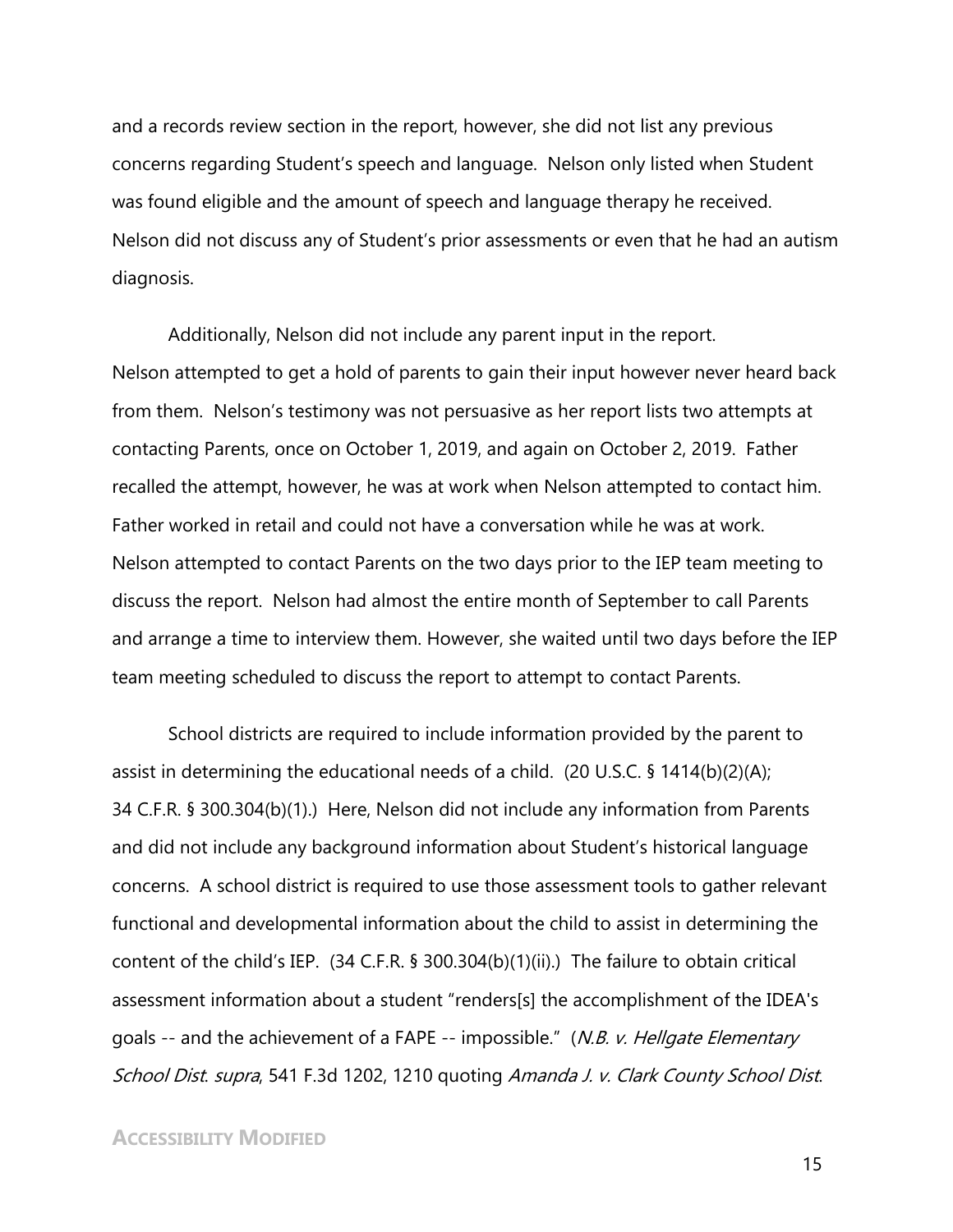supra, 267 F.3d 877, 894.) Under these facts, Garvey's failure to obtain parental input and consider Student's historical language concerns during the speech and language assessment was a fatal flaw in the assessment. Without that critical information it would be impossible to develop an appropriate IEP and FAPE offer for Student.

Garvey did not prove that its speech and language assessment was appropriate because Garvey failed to include any relevant background information, previous speech and language concerns, and any information from Parents. Student is entitled to an independent speech and language educational evaluation.

## CONCLUSIONS AND PREVAILING PARTY

As required by California Education Code section 56507, subdivision (d), the hearing decision must indicate the extent to which each party has prevailed on each issue heard and decided.

Issue 1: Garvey's fall 2019 psychoeducational assessment was not appropriate. Student prevailed on Issue 1.

Issue 2: Garvey's fall 2019 psychoeducational assessment was not appropriate. Student prevailed on Issue 2.

#### ORDER

1. Garvey shall fund at public expense independent educational evaluations in the areas of psychoeducation and speech and language by a provider of Parents' choice. The assessors chosen by Parents shall meet Garvey's guidelines for independent educational evaluations.